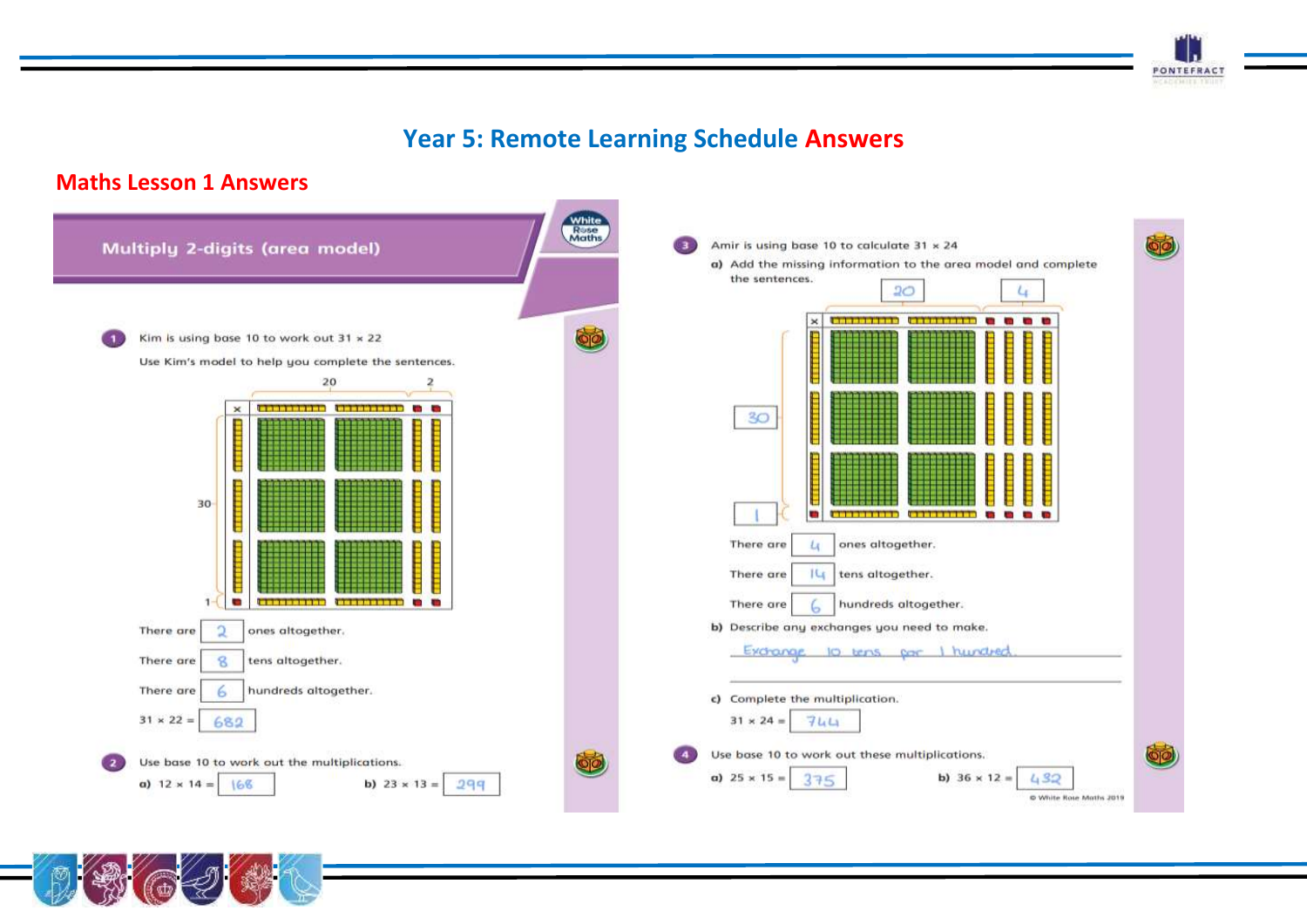

#### **Maths Lesson 2 Answers**



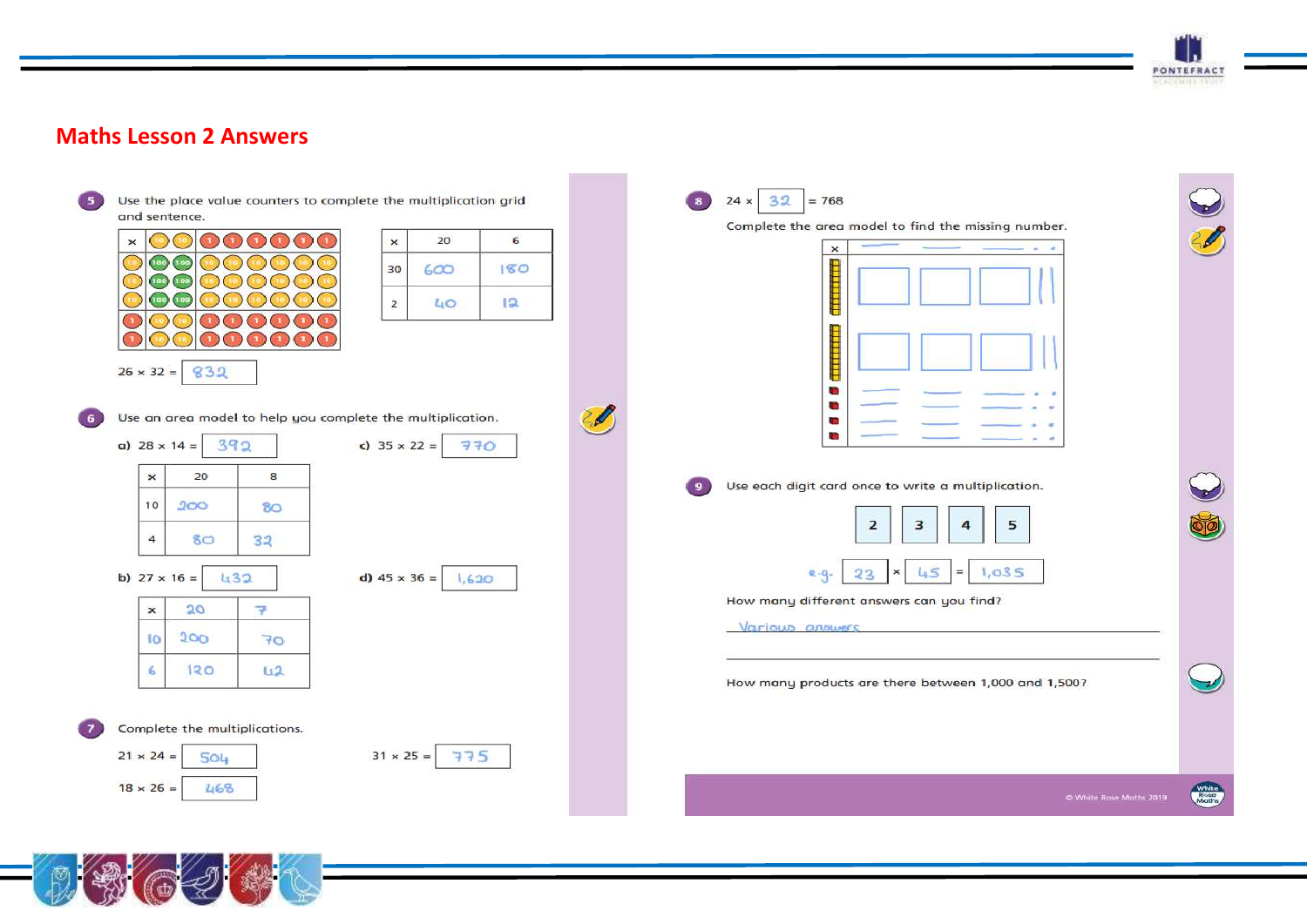

#### **Maths Lesson 3 Answers**



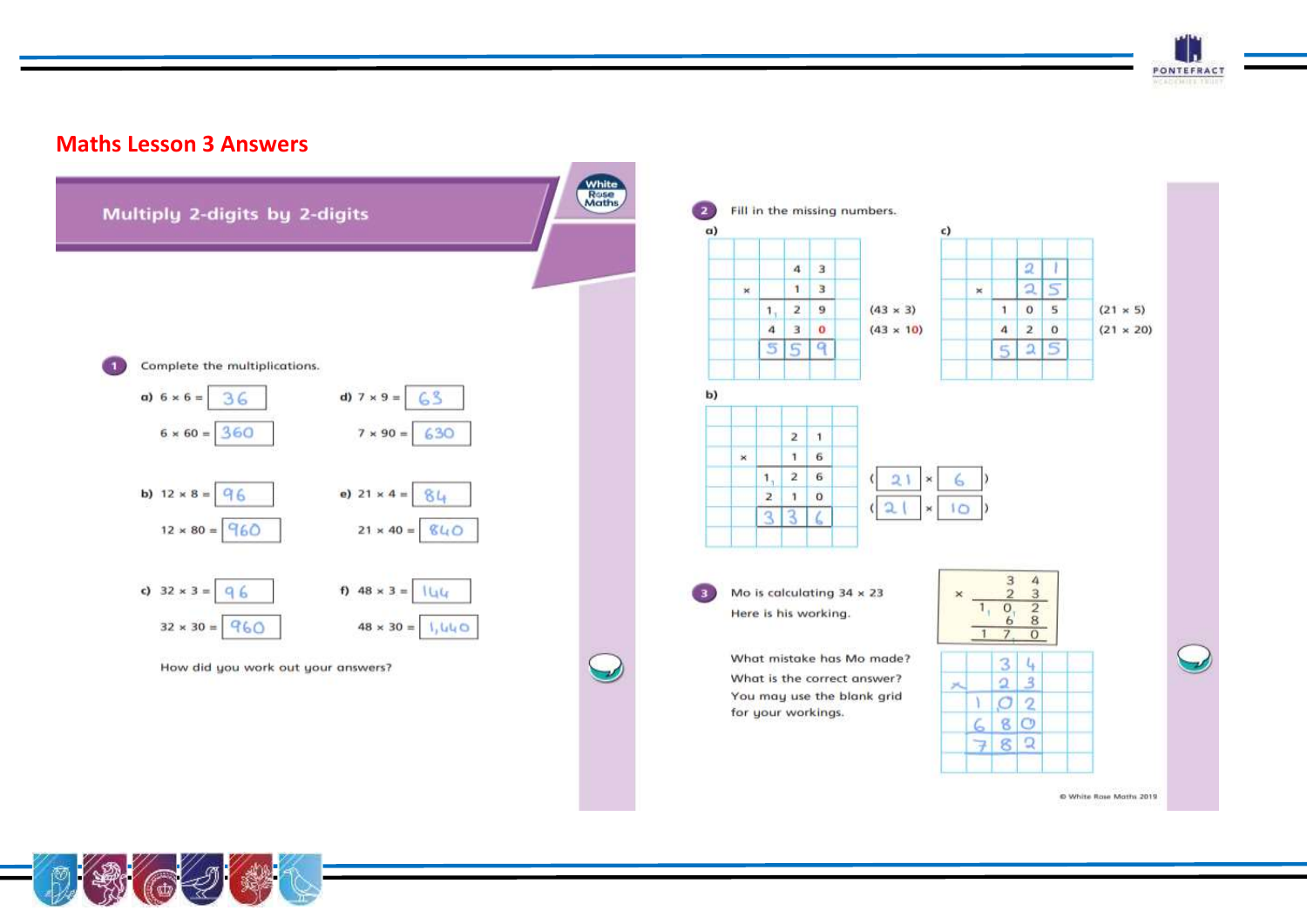



 $4,140$ 

Here are two rectangles. 6 47 m  $25<sub>m</sub>$  $16<sub>m</sub>$  $26m$ a) What is the area of this compound shape?  $2,022m^2$ b) What is the area of the shaded part?  $822<sub>m</sub>^2$ Compare methods and answers with a partner. What is the same and what is different?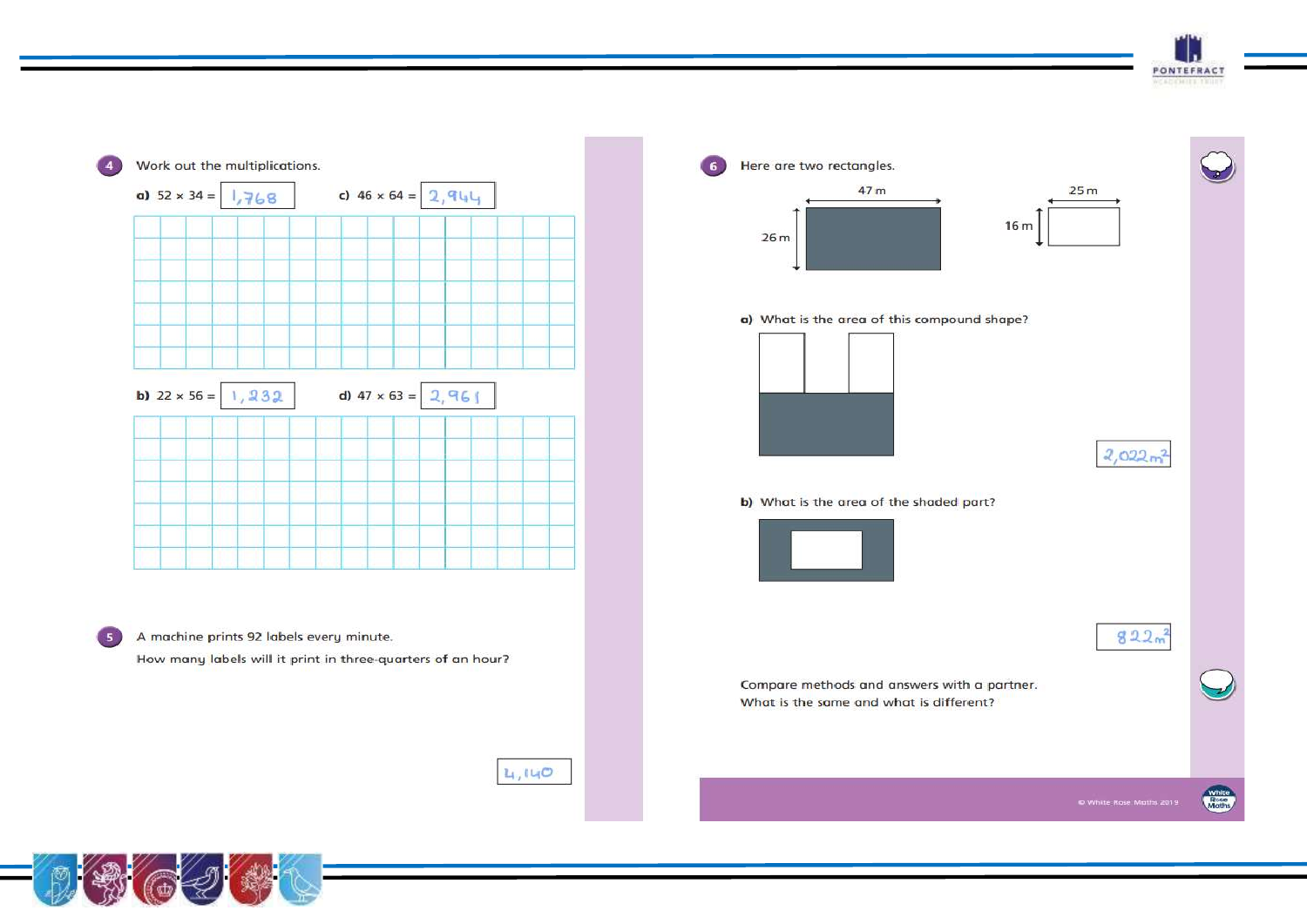

#### White<br>Rose<br>Maths  $2 \t1 \t6$  $\bullet$ Brett is calculating 216 x 23 Multiply 3-digits by 2-digits  $2 \quad 3$  $64,80$  $4 \quad 3 \quad 2$  $69.12$ Complete the multiplications.  $\blacksquare$ What mistake has Brett made? c)  $25 \times 4 =$ a)  $13 \times 3 =$ 39  $100$ What is the correct answer? 390  $13 \times 30 =$  $25 \times 40 =$  $1,000$ 4,968 b)  $130 \times 2 = 260$ d) 204  $\times$  4 = 816 Complete the multiplications.  $\left( 4\right)$  $130 \times 20 = 2,600$  $204 \times 40 = 8,160$ 4,402 c)  $214 \times 53 =$   $11, 34, 2$ a)  $142 \times 31 =$  $\left( 2\right)$ Complete the multiplications.  $\alpha$ )  $2 \mid 3 \mid 1$  $1 \mid 3$  $\mathbf{x}$  $6 \mid 9 \mid 3$  $(231 \times 3)$  $2310$  $(231 \times 10)$  $3<sub>0</sub>$  $\sigma$  3  $15,502$ b)  $337 \times 46 =$ d)  $24 \times 183 =$  $4,392$  $\mathbf{U}$ 11.  $b)$  $5 \mid 1 \mid 2$  $2 \mid 4$  $\boldsymbol{\times}$  $(s)$ L.  $2, 0 4 8$ 1.  $S12$  $20$  $\times$  $88$  $\Omega$  $\overline{2}$ ٠ @ White Rose Maths 2019



**Maths Lesson 4 Answers**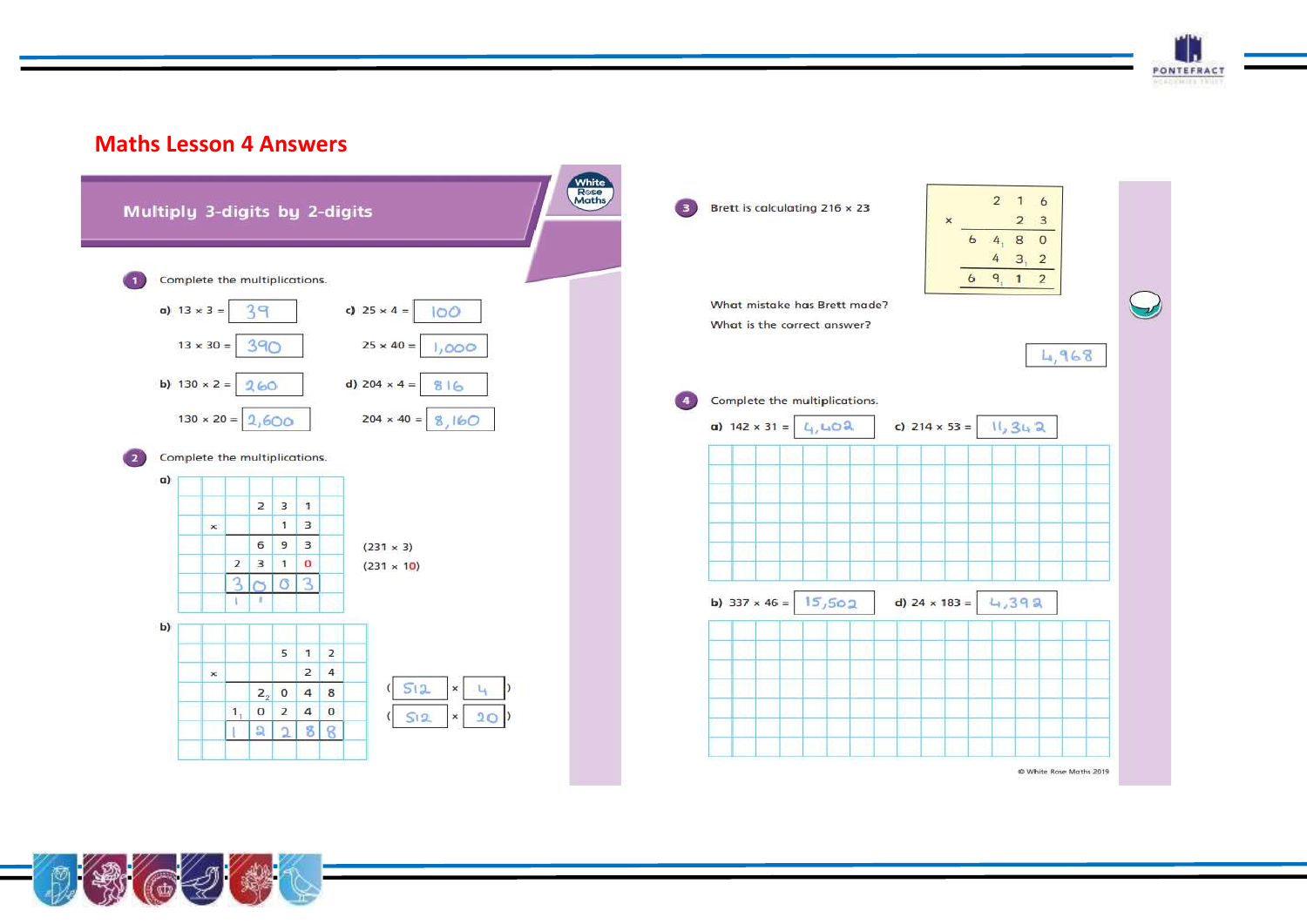**PONTEFRACT** 

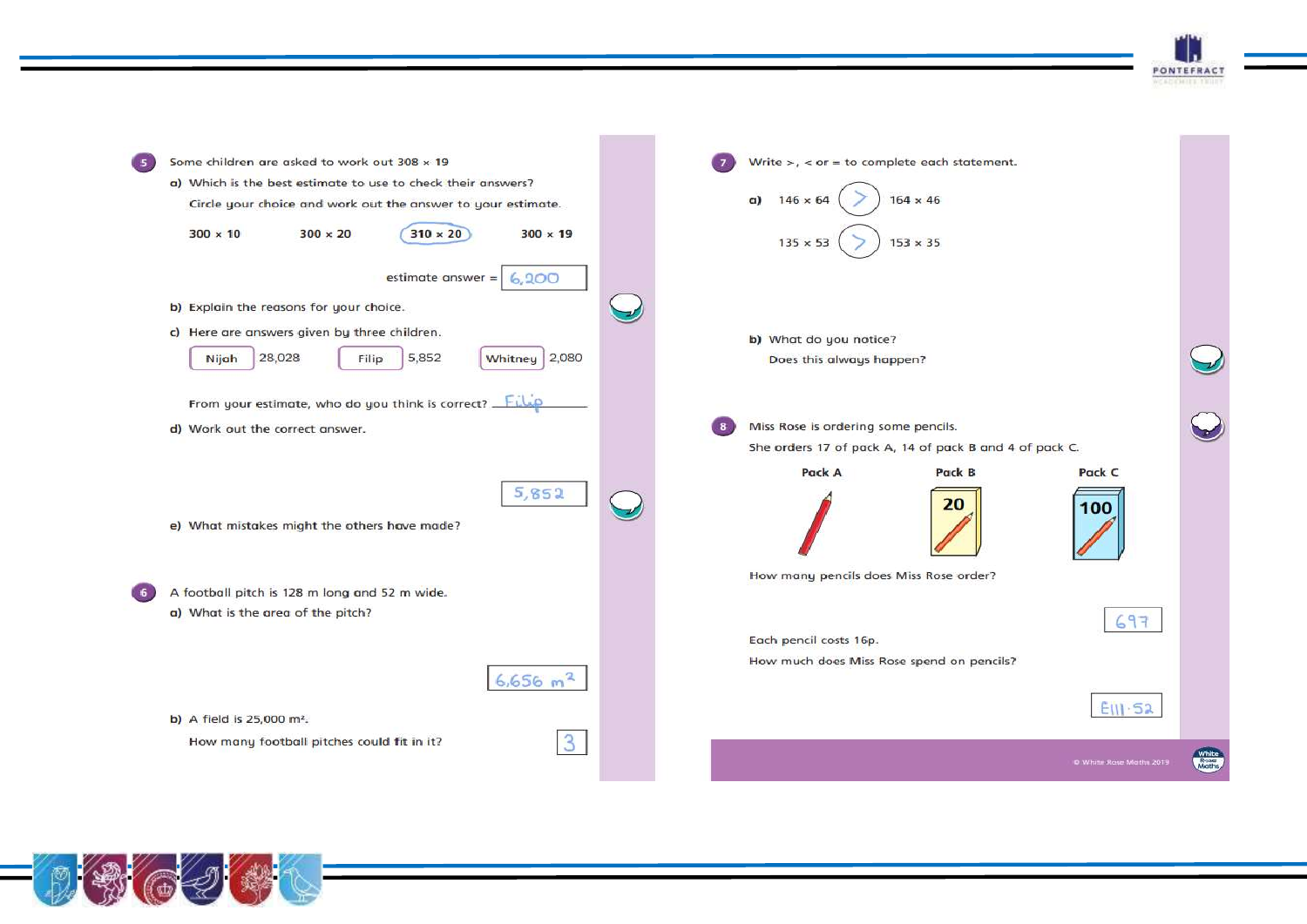# **Maths Lesson 5 Answers**

| question                | answer                         | marks        |  |
|-------------------------|--------------------------------|--------------|--|
| $\mathbf{1}$            | 209                            | 1            |  |
| $\overline{\mathbf{c}}$ | 269                            | 1            |  |
| 3                       | 33                             | 1            |  |
| 4                       | $\frac{5}{7}$                  | 1            |  |
| 5                       | $\frac{4}{8}$ or $\frac{1}{2}$ | 1            |  |
| 6                       | 9135                           | 1            |  |
| 7                       | 4799                           | 1            |  |
| 8                       | 35                             | $\mathbf{1}$ |  |
| 9                       | 90                             | 1            |  |
| 10                      | 4272                           | $\mathbf{1}$ |  |
| 11                      | 5.4                            | ï            |  |
| 12                      | 3.5                            | 1            |  |
| 13                      | $\ddot{\phantom{a}}$           | 1            |  |
| 14                      | 63173                          | 1            |  |
| 15                      | 69 500                         | 1            |  |
| 16                      | 339 373                        | 1            |  |
| 17                      | 36                             | 1            |  |
| 18                      | 560                            | 1            |  |
| 19                      | 70                             | 1            |  |
| 20                      | 4600                           | 1            |  |
| 21                      | $1\frac{1}{8}$                 | 1            |  |

 $\circledast$ 

ð,

| marks                   | answer         | question        |  |
|-------------------------|----------------|-----------------|--|
| 1                       | $\frac{1}{10}$ | 22              |  |
| ï                       | $2\frac{1}{2}$ | 23              |  |
| 1                       | 5.73           | 24              |  |
| $\overline{2}$          | 8220           | 25              |  |
| $\overline{\mathbf{c}}$ | 177 970        | $\overline{26}$ |  |
| $\overline{\mathbf{c}}$ | 67             | 27              |  |
| $\overline{2}$          | 817            | 28              |  |
| Total 32                |                |                 |  |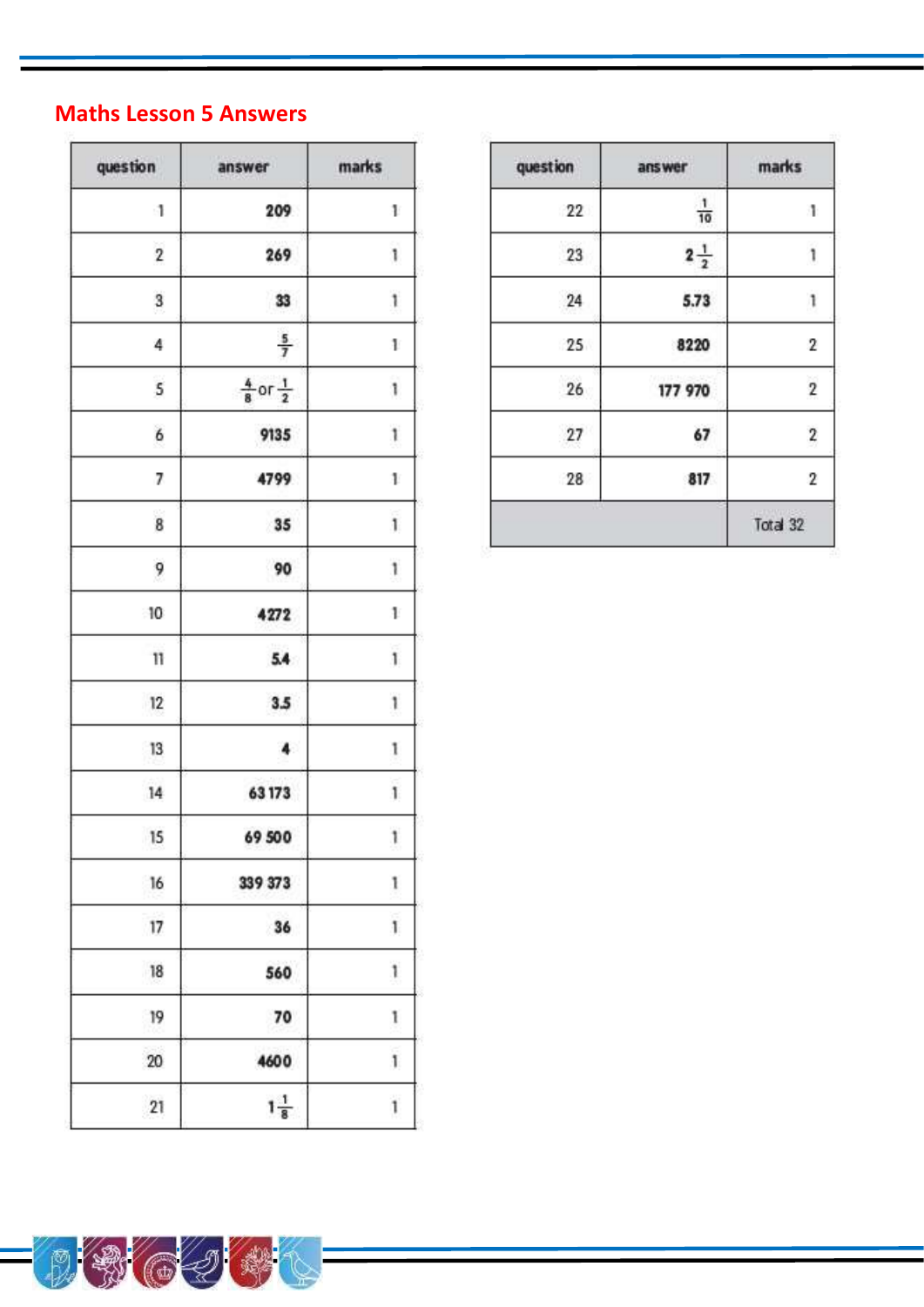#### **English - Lesson 1 Answers**

# **Answers**

- 1 When and where was Anne Frank born? Anne Frank was born on 12th June 1929 in Frankfurt, Germany
- 2. Who was Adolf Hitler? Adolf Hitler was the leader of Germany.
- 3. Otto Frank decided to move his family from Germany because it was becoming dangerous for Jews. Give two reasons why it was dangerous.

It was dangerous for Jews in Germany because Adolf Hitler despised Jews and he unfairly blamed Jews for many of Germany's problems.

- 4. Where did Anne Frank and her family move to? Anne and her family moved to Amsterdam in the Netherlands.
- 5. Give two ways life became hard for Jewish people. Life became hard for Jews because they were forced to wear a yellow star and they were not allowed to own businesses.
- 6. What gift did Anne Frank receive on her thirteenth birthday? Anne Frank received a red journal on her thirteenth birthday.
- 7. Use information from the text to show whether these statements are fact or opinion. Anne loved to write. Fact.
	- Anne would write every day. Fact.
	- Anne named her diary 'Kitty' because her journal was like a friend to her. Opinion.
- 8. Where was the secret annexe Otto Frank used to hide his family? Tick the answer that

is correct. Behind his office.

- 9. Eight people lived in the secret annexe. Give two ways they were able to stay hidden. To stay hidden, the people in the secret annexe walked barefoot to be quiet and hung heavy curtains at the windows so people couldn't see them.
- 10. How old was Anne Frank when she died? Anne Frank was fifteen years old when she died.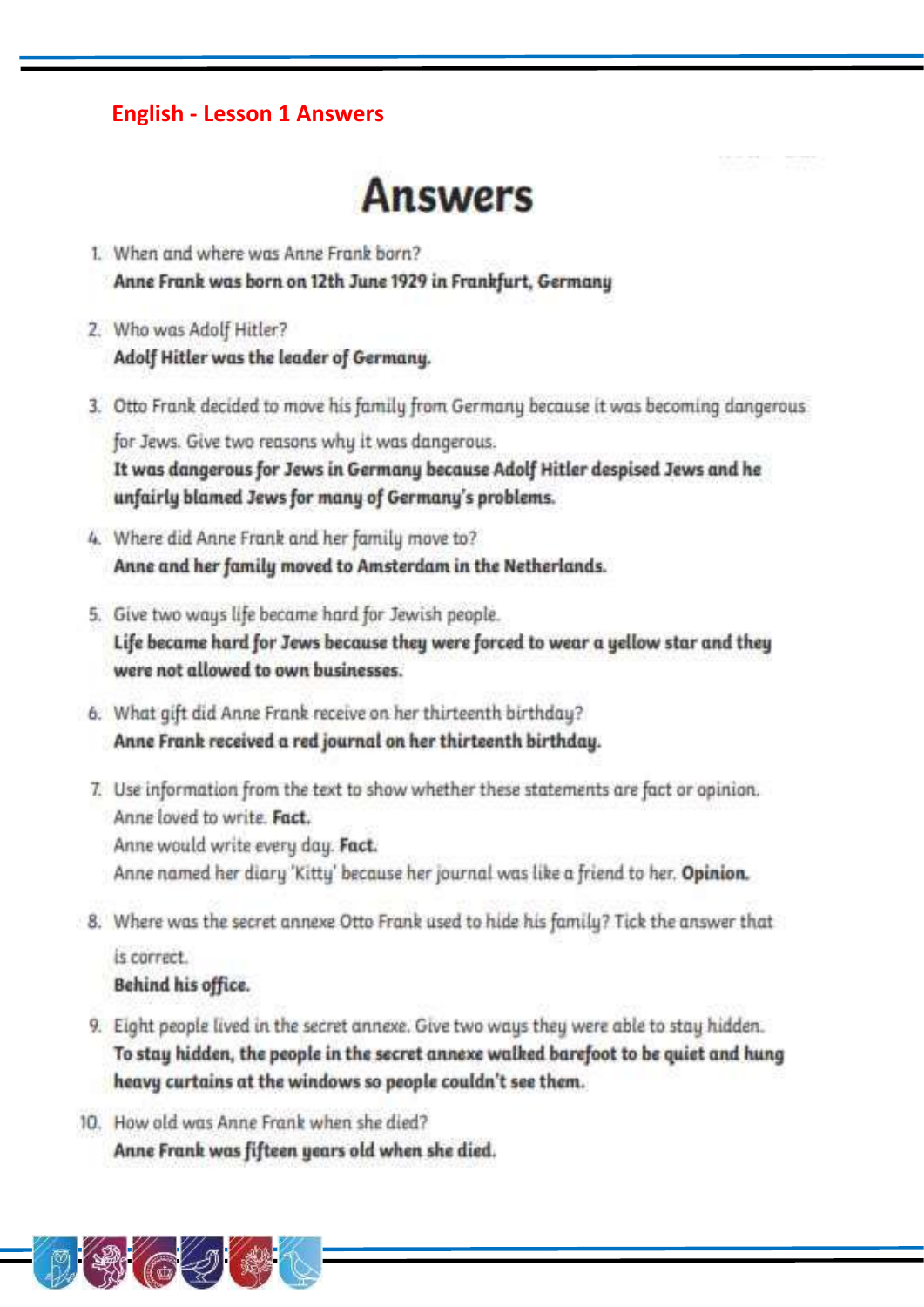#### **English - Lesson 2 Answers**

- **1. Why were children evacuated to the countryside? it was believed they would be safer from bombing.**
- **2. List 3 groups of people who were evacuated Most of the evacuees were children but other evacuees included mothers with very young children, pregnant women, disabled people and teachers and helpers to look after the children.**
- **3. When was the first wave of evacuations 1st September 1939,**
- **4. List the items which a child would take with them They had to wear an identity label and take their gas mask, ration book, identity card and food for the journey. Many children also took a suitcase containing clothes and other personal items.**
- **5. Why was evacuation an upsetting experience for some children? For many children, this involved being selected from a line by their host. This was an upsetting experience for some children, who felt unwanted or rejected.**

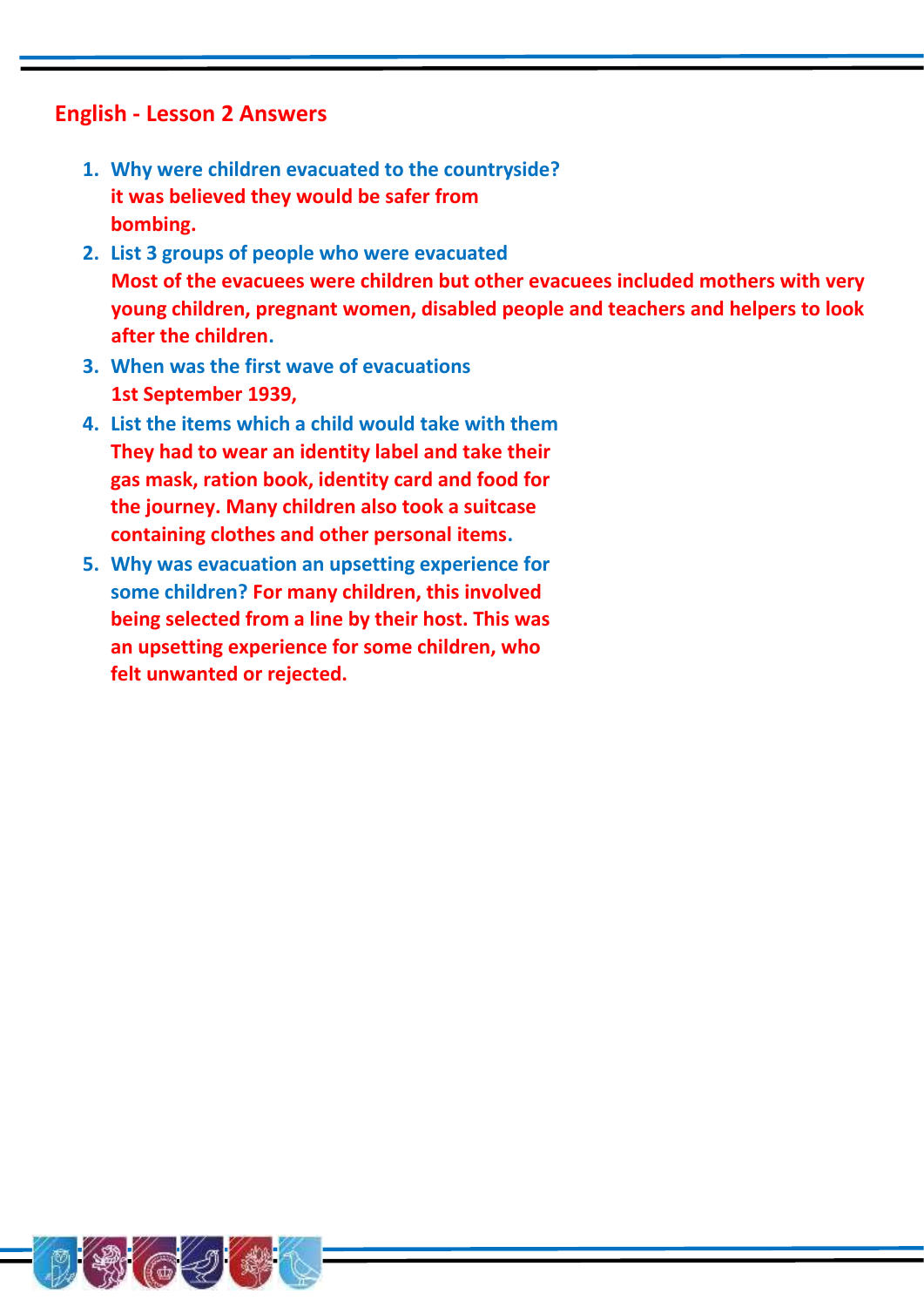#### **English - Lesson 2 Answers**

Acceptable points:

AP1 A lot of people were evacuated.

AP2 Teachers and helpers were required to look after the children.

AP3 The evacuation occurred in distinct waves.

AP4 Children were required to wear identity labels.

AP5 Children were sent to different countries around the world.

Award 3 marks for two acceptable points, at least one with evidence, e.q.

- Evacuation is made to sound large-scale because a lot of people were involved. The text says that over 3.5 million people were evacuated. It was such a big event that not everyone could be evacuated at the same time. [AP1 + evidence and AP3]
- . The text says that children were required to wear identity labels. This must have been because there were so many children that no one could keep track of them. Also, not every child could stay in the UK because there were so many of them, so they were sent to places as far away as Australia and Canada. [AP4 + evidence and AP5 + evidence]

Award 2 marks for either two acceptable points, or one acceptable point with evidence, e.g.

- · It must have been large-scale because teachers were needed for the children, which implies that it would be happening for a long time. [AP2 + evidence]
- Evacuation couldn't happen all at the same time and children were sent all around the world. [AP3 and AP5]

Award 1 mark for one acceptable point, e.g.

- Lots of people were evacuated. [AP1]
- Children were sent to places around the world. [AP5]

#### **Reading for Productivity - Answers**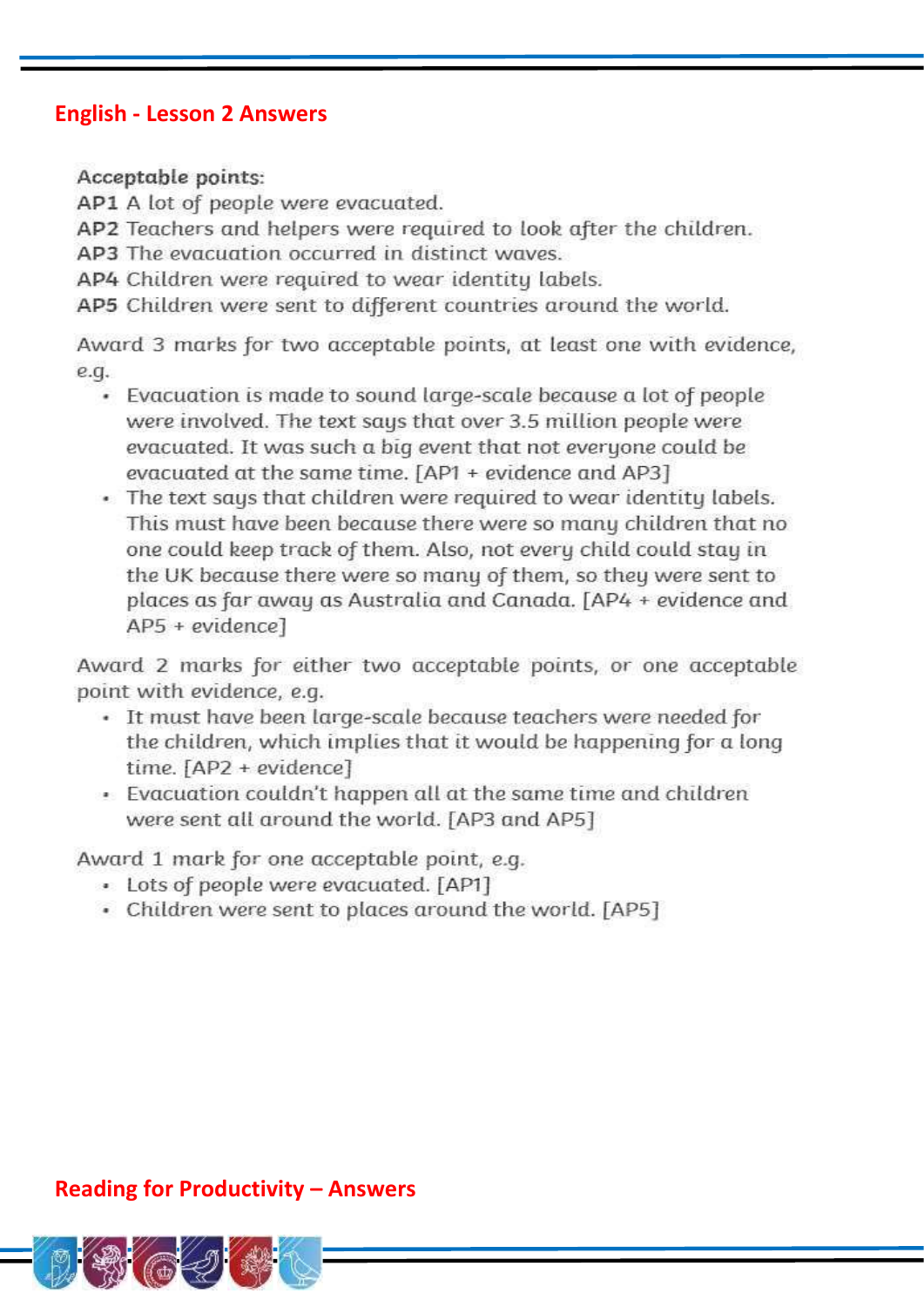## **1- History**

- 1) What was the name of the treaty signed between Germany and the Allied Powers to end World War 1? Why weren't Germany happy with it? Treaty of Versailles – they were forced to accept defeat
- 2) What country invaded China in 1937 in an effort to expand their empire? Japan
- 3) What political party took control of the German government? Nazi
- 4) Who became dictator of Germany in 1934? Adolf Hitler
- 5) What was the Great Depression? Great economic suffering
- 6) What was the policy of appeasement? Why didn't it work? It was supposed to create peace but it made Hitler bolder
- 7) Why do you think WW2 happened? Various answers

#### **2- DT**

#### What was the first item to be rationed in WW2?

- 2. Which food types were exempt from rationing?Bread
- 3. Why was rationing introduced? Rationing was introduced to make sure that everyone had a fair share of the items that were hard to get hold of during the war
- 4. How long did rationing in the UK last for? 14 year
- 5. What was the final item to be rationed in 1954? Meat
- 6. What is a commodity? A product / the goods
- 7. Find and copy a phrase which means to increase the price inflated
- 8. What colour book did pregnant women have? How was their ration different from others? Green ration books - Pregnant women, nursing mothers and children under 5. They had first choice of fruit, a daily pint of milk and a double supply of eggs.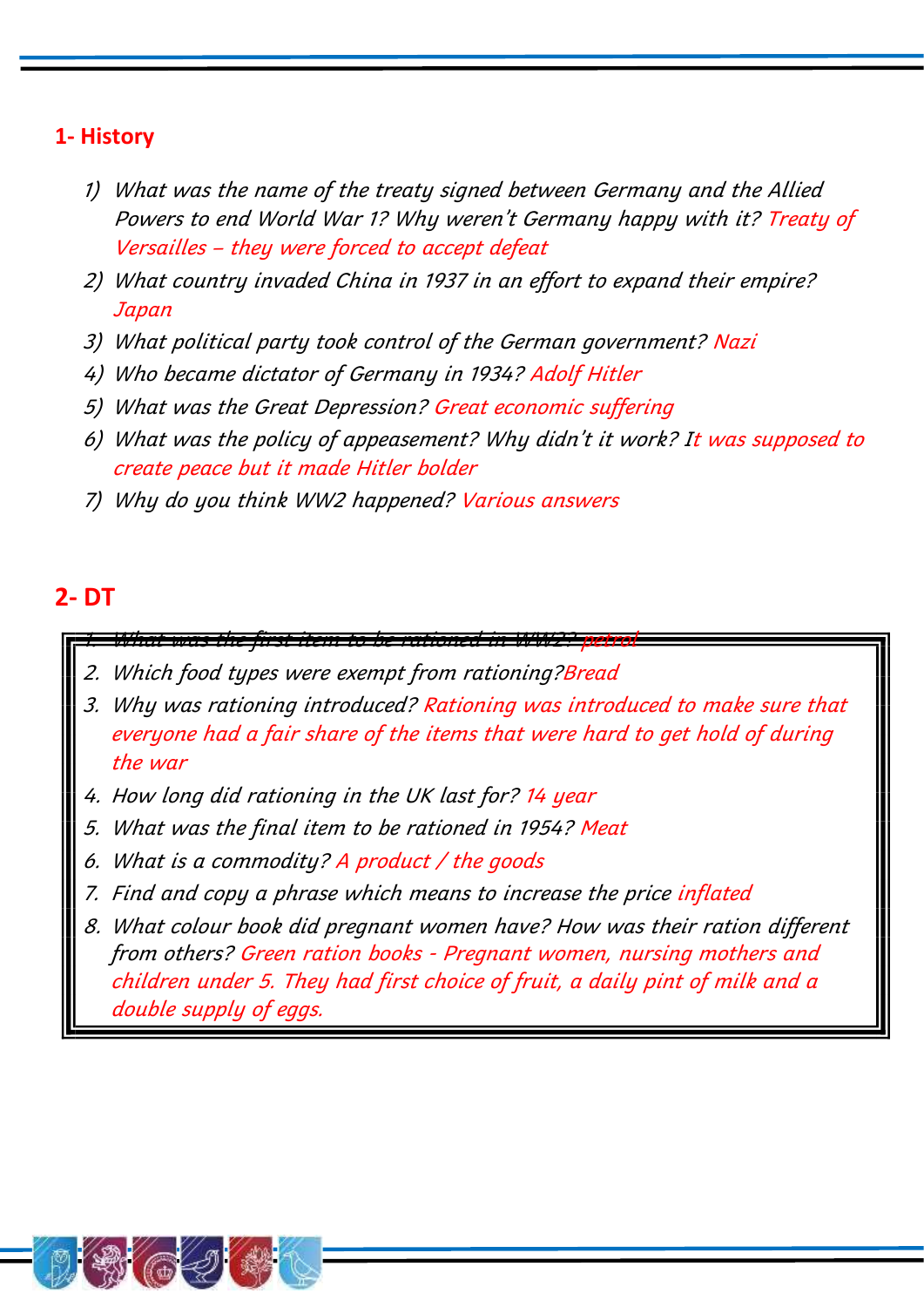### **3 –PSHE**

1) 'Less chips, less hips.'

Copy two words from the box below to complete the sentence below.

**Instruction engage rhyme inform a simile words excite less**  The write uses  $\frac{1}{2}$  rhyme  $\frac{1}{2}$  to  $\frac{1}{2}$  engage  $\frac{1}{2}$  the reader.

2) Draw lines to join the presentation features to their purpose in the text.



• Email address

|  |  | 3) Tick boxes to show fact or opinion. |  |
|--|--|----------------------------------------|--|
|--|--|----------------------------------------|--|

|                                                  | Fact | Opinion |
|--------------------------------------------------|------|---------|
| Obesity can cause lots of diseases.              |      |         |
| You should never eat chips.                      |      |         |
| Eating healthy can help you do better at school. |      |         |
| It is wrong to eat McDonalds.                    |      |         |

- 4) Copy **two** rhetorical questions from the text. how much cheaper could they be? Anyway, isn't it worth spending a little more? Can you resist a Burger King? Or do you think you can eat them in moderation? Or do you like the taste of fat too much? If the way you look is so important, why continue to snack on crisps, chocolate and other kinds of sugary treats?
- 5) Write down **two** reasons why people would want to eat healthily.

To look better. To reduce their risk of getting diseases. To live longer.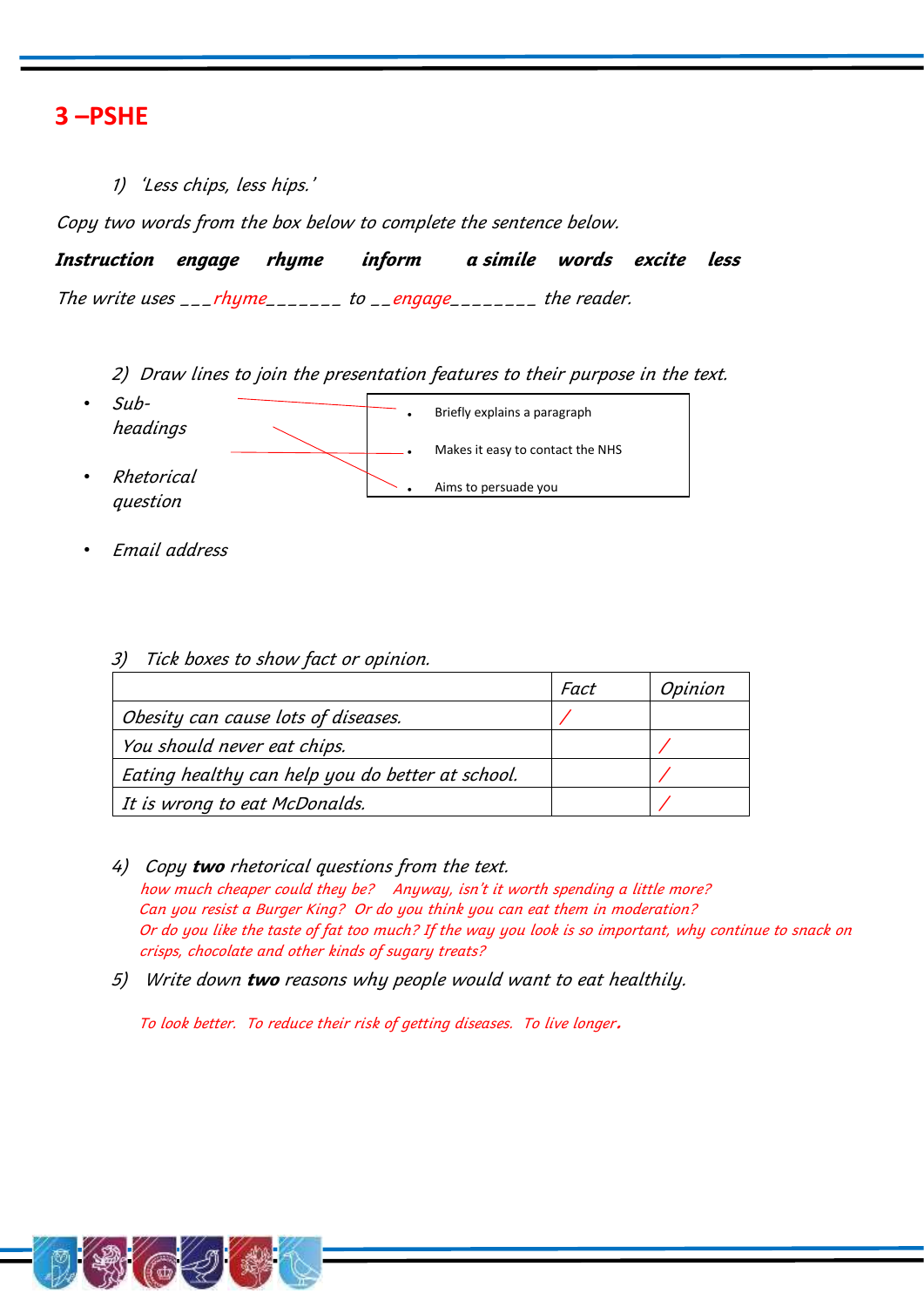# **4- Music**

1. Give the name of a Classical composer. Mozart and/or Beethoven

2. Give the name of a famous piece of music from the Baroque era. Canon in D Major Handel's 'Zadok the Priest' Flute Sonata No. 5 in E minor The Four Seasons

3. Explain what a musical trill is. Two notes played quickly, one after the other.

4. List 2 differences between the Baroque and Romantic periods. Composers were freer and began using emotion in their compositions. Music in the Romantic era didn't always end in the key it started in. New and different instruments were used. It had several twists and turns and didn't always end the way you would expect.

5. Explain what a concerto is. It is a piece of music composed for an orchestra including a solo piece for either one soloist, or a group of soloists. (They tend to have a fast tempo before slowing down and speeding up again).

6. Write the definition of a sonata. A sonata is a piece written to be performed by a soloist or a group of soloists with a number of movements, often accompanied by the piano. (A movement could be

described as a chapter, or section within the piece.

# **5 – Science**

1. the battery

2. Latin, French, English and German

- 3. frogs
- 4. false